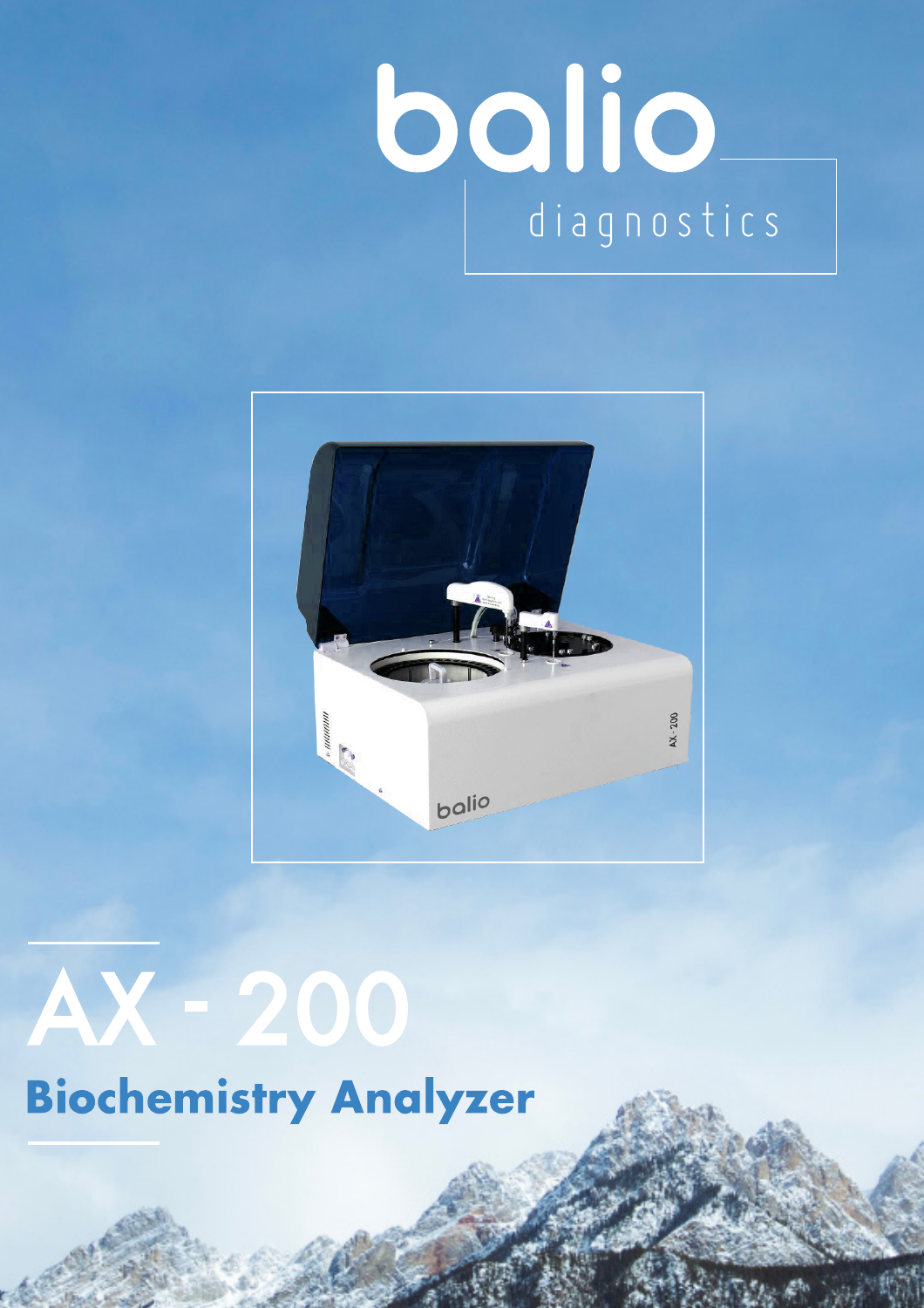# AX - 200

#### **Biochemistry Analyzer 200** tests hour per

| (+) High performance reagent system | 4 9 wavelengths (340 nm - 700 nm)       |
|-------------------------------------|-----------------------------------------|
| (+) Up to 200 tests per hour        | (+) Liquid level detection and tracing  |
| (+) Low water consumption           | (+) Collision protection                |
| 40 reagent positions                | Absorbance photometric and turbidimetry |
| 40 sample positions                 | (+) 60 reusable reaction cuvettes       |
|                                     |                                         |

#### Easy to use

The analyzer has been developed in order to facilitate the laboratory daily work by a direct control of the modules and real time photometer management for each wavelength, both directly from the software. The AX - 200 also offers automatic control of the cuvettes and a maintenance free ceramic piston micropump considering placing ease of use as an important part of the instrument.

#### Economical

In order to optimize costs, the AX - 200 offers low reagents consumption thanks to its small reaction volume (180 µL). Besides, the refrigeration system and its 40 refrigerated positions enable an excellent reagent stability. Always in order to answer to a logic of economic costs, reaction cuvettes are reusable during 6 to 12 months. To end, the anlayzer consumes low volume of water (5 liters per hour).

#### Modern

The AX - 200 is directly piloted via one external computer (Windows 7 and 10) and offers internal and external samples and/or reagents barcode in option. Besides and in order to optimize datas management, the analyzer offers one ATSM LIS bidirectional connection.

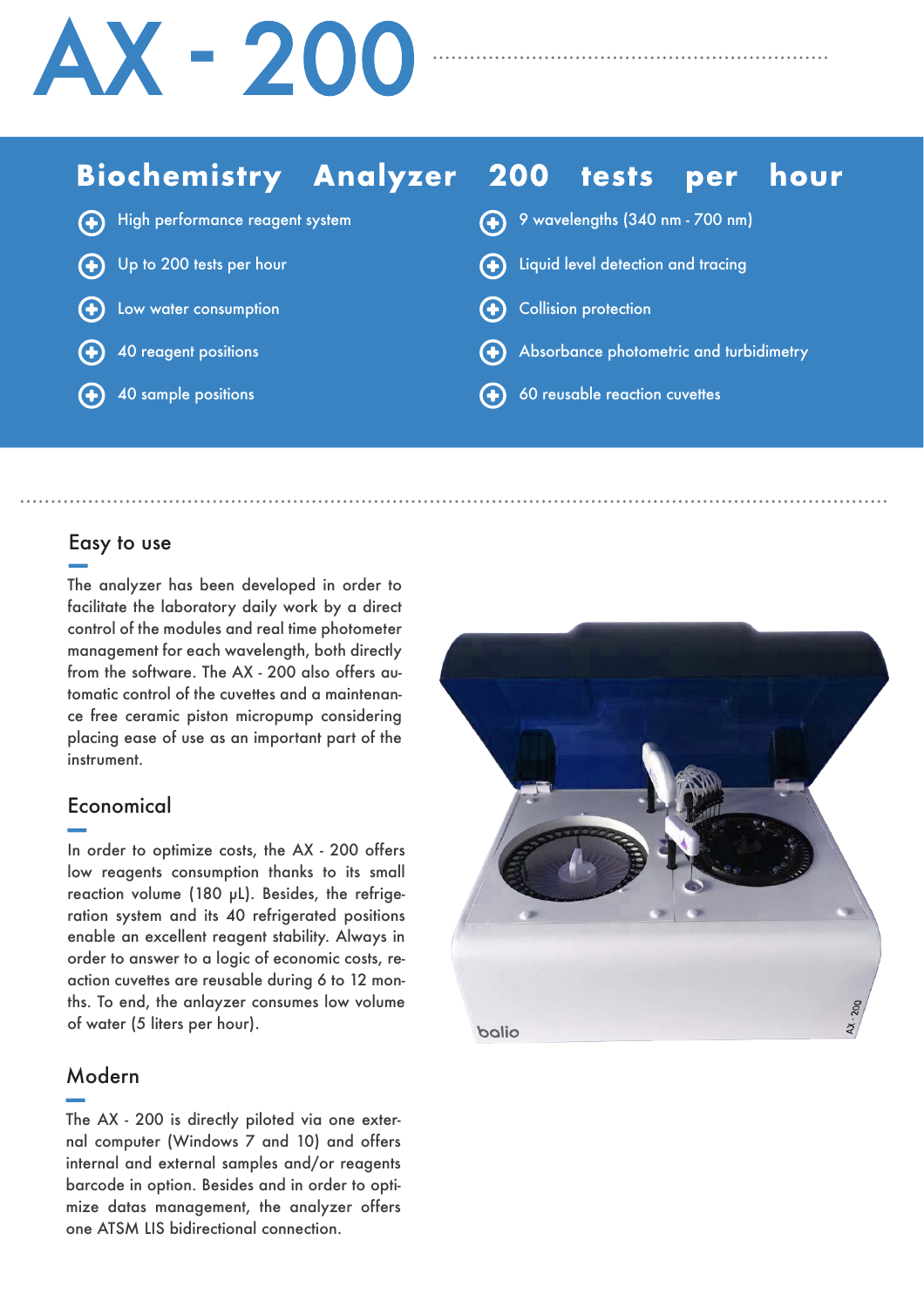# $\left( -2\right)$



### Small Size & Performance

- Reaction type : End point, fxed time 2 points, kinetic continuous, kinetic 2 points,
- Calibration type : linear, nonlinear (logis-logit 4P, logis-logit 5P, exponential, parabolic, Weibull, spine),
- Priority STAT at any time,
- Programmable blank deduction,
- Deduction of systematic reactive blank,
	-

### Small Size & Accuracy

- Automatic cuvettes control,
- Systematic blank cuvettes and systematic reagent blank,
- Sensibility : 0,0001 ABS,
- Independent stainless steel pallet stirrer,
- Number of cleaning probes : 7 included 1 dedicated to drying,
- Hot water washing type and programmable detergent,
- Hydrophobic special steel needle and automatic cleaning inside and outside,
- No cross contamination.

. . . . . . . . . . . . . . . . . . . .

### Small Size & Traceability

• Number of lots and expiration dates traceability : reagents, controls and calibrators,

- Analysis and patients statistics,
- Financial statistics,
- Alarms management : linearity, kinetic linearity, sensibility, calibration, with historical and elements in real time.
- Automatic dilution,
- Automatic reanalysis,
- Real-time visualization sample, reaction, reagent trays,
- Real-time visualization and saving of reaction curves,
- Levey Jennings diagram,
- Westgard rules programmable to each analysis.



### Small Size & Security

• Capacitive effect level detection and lateral and vertical anti- -collision system,

• Separate waste disposal for contaminated waste (reagents and samples).